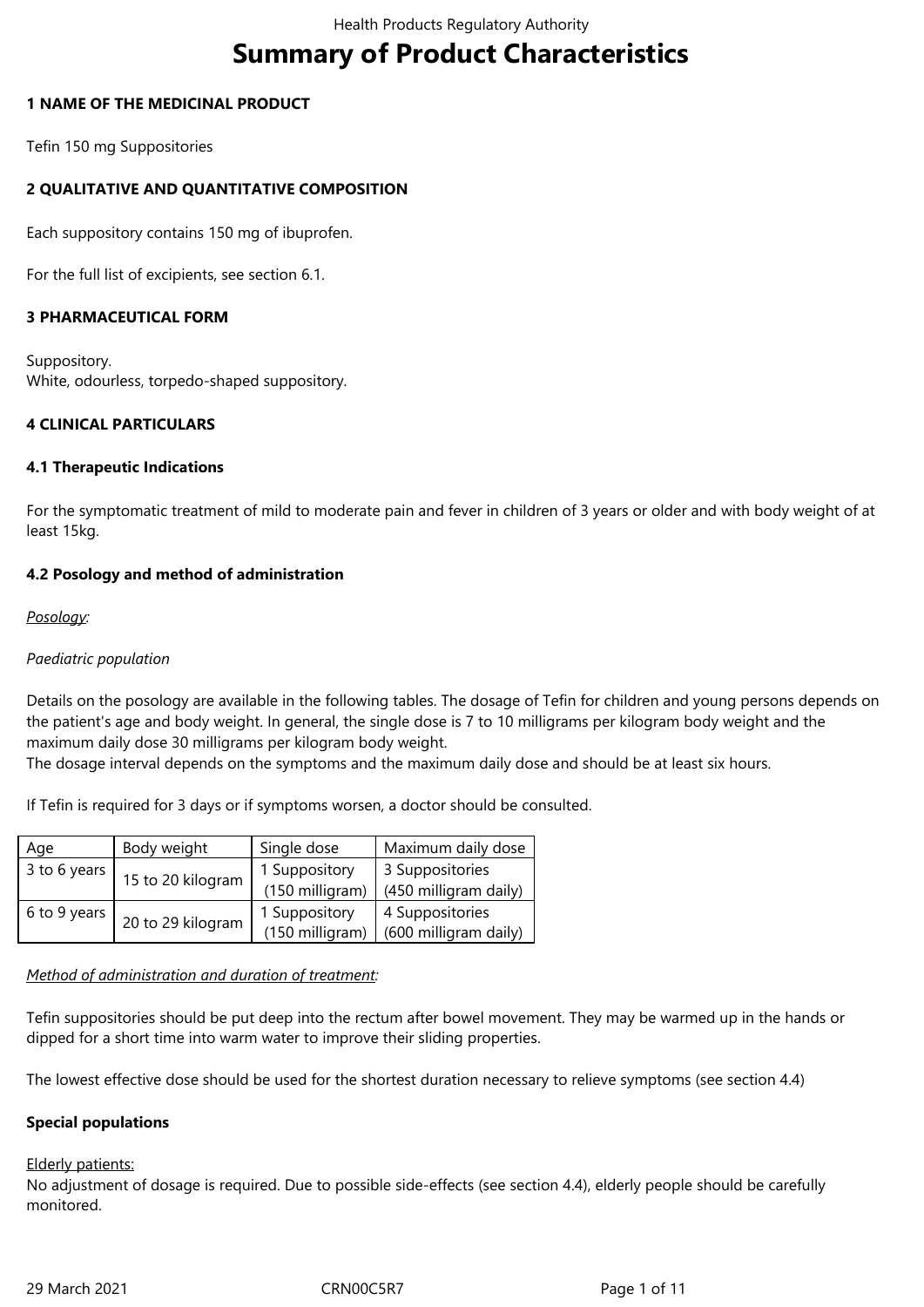## Impaired renal function:

No reduction of dosage is required in patients with slightly to moderately impaired renal function (patients with severe renal insufficiency: see section 4.3.).

## Impaired liver function:

No reduction of dosage is required in patients with slightly to moderately impaired liver function (patients with severe liver disorder: see section 4.3.).

## Children and adolescents:

Due to the dosage of their active substance, Tefin 150 milligram suppositories are not suited for the treatment of children with a body weight below 15 kilograms (3 years).

## **4.3 Contraindications**

Tefin is contraindicated in the presence of the following disorders:

- hypersensitivity to ibuprofen or to any of the excipients,
- known reactions like bronchospasm, angioedema, asthma, rhinitis or urticaria to the ingestion of acetylsalicylic acid or any other NSAIDs in the past,
- residual disorders of the blood count,
- active gastric or duodenal ulcer or haemorrhage with at least two clearly identified episodes of proven ulceration or bleeding or history of such disorders,
- history of gastrointestinal bleeding or perforation due to treatment with NSAIDs,
- cerebrovascular or other active bleeding,
- severe impairment of liver or kidney function,
- severe heart failure (NYHA Class IV)
- in the last three months of pregnancy (see section 4.6).

Due to the dosage of their active substance, Tefin 150 milligram suppositories are not suitable for the treatment of children with a body weight below 15 kilograms (3 years).

## **4.4 Special warnings and precautions for use**

## Gastrointestinal safety

The concomitant use of Tefin and other NSAIDs including selective Cox-2 inhibitors should be avoided.

The intensity of adverse reactions can be diminished by giving the smallest effective amount over the shortest possible period (see section 4.2 and gastrointestinal and cardiovascular risks in the following text).

## **Elderly patients:**

Undesirable effects, especially gastrointestinal bleeding and perforation, including fatalities, occur with greater frequency in elderly patients on NSAIDs (see section 4.2).

## Gastrointestinal bleeding, ulcers and perforation:

Gastrointestinal bleeding, ulcers or perforation, even with fatal outcome, have been reported in connection with all NSAIDs. These reactions occurred with or without previous warning symptoms at any time during treatment and in patients with or without a history of severe gastrointestinal events.

In patients with a history of gastric or duodenal ulcers and in elderly subjects, the risk of gastrointestinal bleeding, ulceration and perforation rises with increasing doses of NSAIDs, especially if these ulcers were associated with bleeding and perforation (see section 4.3 "Contraindications"). In such cases, treatment should be started with the smallest dose. Combination of NSAIDs with medicinal products protecting the gastrointestinal tract (e.g. misoprostol or proton pump inhibitors) should be considered. This applies also to patients needing low-dose acetylsalicylic acid or other active substances which increase the risk of gastrointestinal side-effects (see below and section 4.5).

Patients who have been affected with gastrointestinal disorders, especially elderly people, should report any unusual gastrointestinal symptoms (especially gastrointestinal bleeding), particularly at the start of therapy.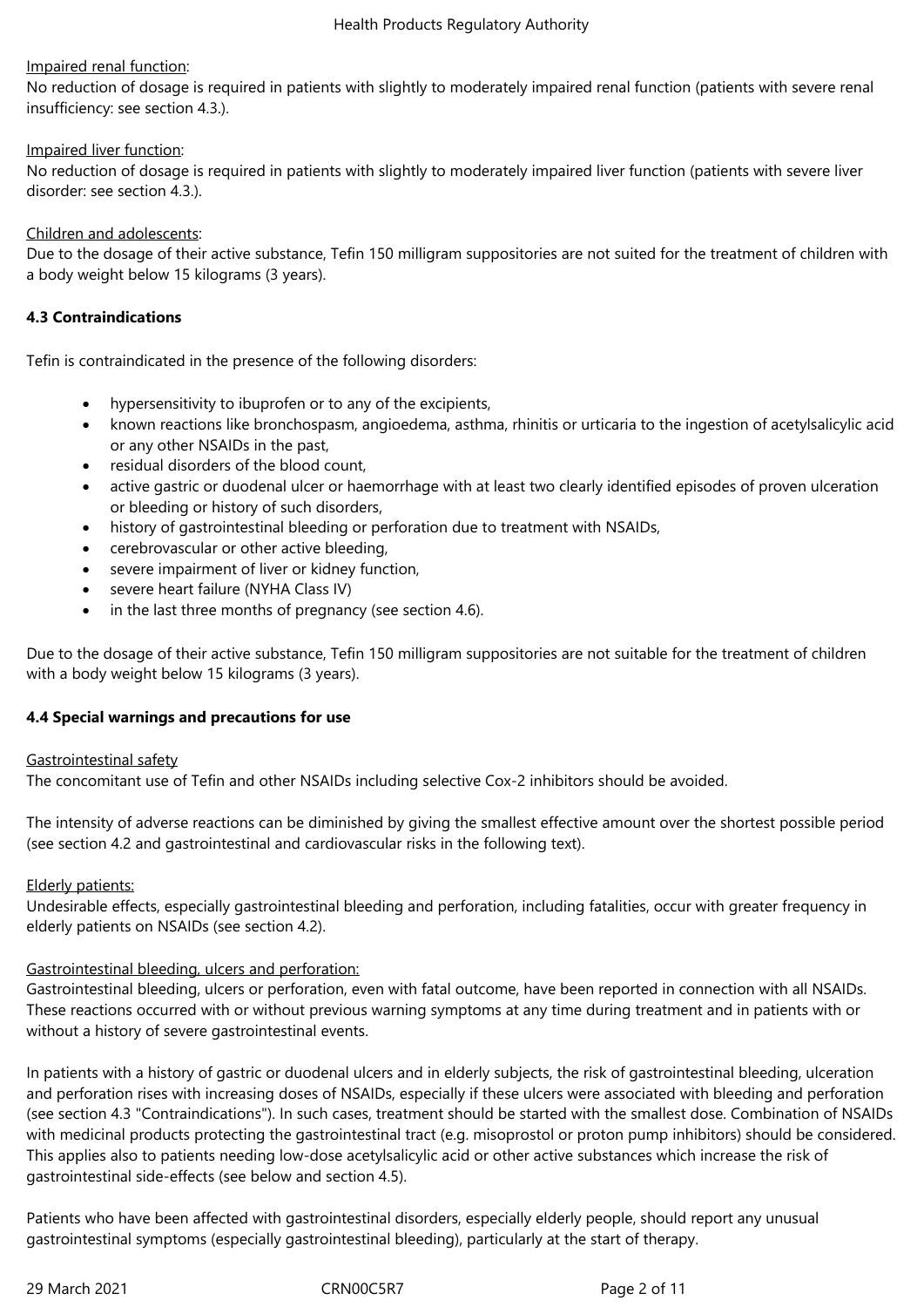Caution must be exercised in patients who concomitantly receive medicinal products which might increase the risk of gastric toxicity or bleeding, such as oral corticoids, anticoagulants like warfarin, selective serotonin uptake inhibitors or platelet aggregation inhibitors like acetylsalicylic acid (see section 4.5).

Treatment with Tefin must be discontinued when the patient develops gastrointestinal bleeding and ulcers.

NSAIDs should be used with caution in patients with a history of gastrointestinal disease (ulcerative colitis, Crohn's disease), because their condition may get worse (see section 4.8).

## Cardiovascular and cerebrovascular effects:

Caution must be exercised in patients having a history of high blood pressure and/or myocardial insufficiency (heart failure), since fluid retention, hypertension and oedema have been reported in connection with the use of NSAIDs (the physician or pharmacist should be consulted before start of treatment).

Clinical studies suggest that use of ibuprofen, particularly at a high dose (2400 mg/day) may be associated with a small increased risk of arterial thrombotic events (for example myocardial infarction or stroke). Overall, epidemiological studies do not suggest that low dose ibuprofen (e.g. ≤ 1200 mg/day) is associated with an increased risk of arterial thrombotic events.

Patients with uncontrolled hypertension, congestive heart failure (NYHA II-III), established ischaemic heart disease, peripheral arterial disease, and/or cerebrovascular disease should only be treated with ibuprofen after careful consideration and high doses (2400 mg/day) should be avoided.

Careful consideration should also be exercised before initiating long-term treatment of patients with risk factors for cardiovascular events (e.g. hypertension, hyperlipidaemia, diabetes mellitus, smoking), particularly if high doses of ibuprofen (2400 mg/day) are required.

## Severe skin reactions

Serious skin reactions, some of them fatal, including exfoliative dermatitis, Stevens-Johnson syndrome, and toxic epidermal necrolysis have been reported rarely in association with the use of NSAIDSs (see section 4.8). Patients appear to be at highest risk of these reactions early in the course of therapy, the onset of the reaction occurring in the majority of cases within the first month of treatment. Acute generalised exanthematous pustulosis (AGEP) has been reported in relation to ibuprofen-containing products. Ibuprofen should be discontinued, at the first appearance of signs and symptoms of severe skin reactions, such as skin rash, mucosal lesions, or any other sign of hypersensitivity.

# *Masking of symptoms of underlying infections:*

Tefin can mask symptoms of infection, which may lead to delayed initiation of appropriate treatment and thereby worsening the outcome of the infection. This has been observed in bacterial community acquired pneumonia and bacterial complications to varicella. When Tefin is administered for fever or pain relief in relation to infection, monitoring of infection is advised. In non-hospital settings, the patient should consult a doctor if symptoms persist or worsen.

Exceptionally, varicella can be at the origin of serious cutaneous and soft tissue infectious complications. To date, the contributing role of NSAIDs in the worsening of these infections cannot be ruled out. Thus, it is advisable to avoid use of Tefin suppositories in case of varicella.

## Other notes:

Tefin should only be used after balancing of risks and benefits in case of

- congenital disturbance of porphyrin metabolism (e. g. acute intermittent porphyria),
- systemic lupus erythematosus (SLE) and mixed collagen disease (mixed connective tissue disease) (see section 4.8).

Close medical supervision is necessary in the presence of

- gastrointestinal disorders or chronic inflammatory intestinal disease (ulcerative colitis, Crohn's disease),
- hypertension or cardiac failure,
- impaired renal function,
- hepatic dysfunction,
- immediately after major surgery,

- in patients with hay fever, nasal polyps or chronic obstructive airways disease, since these patients are at greater risk of allergic reactions, which may be manifested as asthmatic attacks (analgesic asthma), Quincke's oedema or urticaria,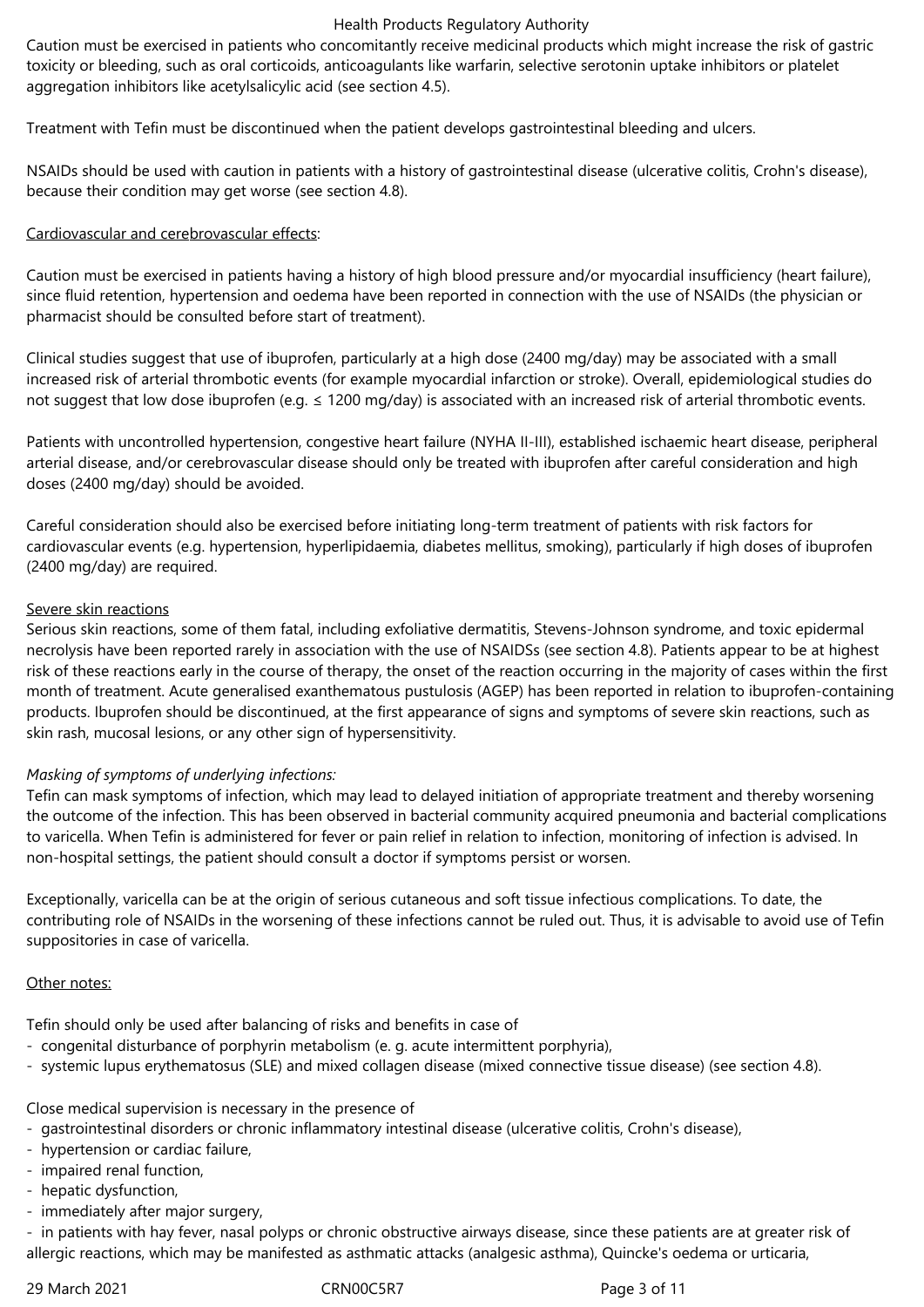- in patients developing allergic reactions to other drugs, because they are at a greater risk of hypersensitivity reactions to Tefin suppositories.

Severe acute hypersensitivity reactions such as anaphylactic shock have very rarely been seen. Treatment with Tefin should be stopped when the patient shows the first signs of hypersensitivity reactions. Professional assistance should be sought immediately to institute appropriate measures to eliminate these symptoms.

Ibuprofen, the active substance of Tefin, may cause a temporary inhibition of blood platelet function (platelet aggregation). Patients with coagulation disorders (e.g. idiopathic thrombocytopaenic purpura (ITP), intracranial haemorrhage or bleeding diathesis) should therefore be carefully monitored.

There is a risk of renal impairment in dehydrated children. Caution is required in patients with renal impairment (see section 4.3) since renal function may deteriorate. The habitual use of analgesics, especially of active substance mixtures, may lead to permanent kidney damage including the risk of kidney failure (analgesic nephropathy).

Caution is required in patients with hepatic impairment (see section 4.3 and 4.8)

In case of long-term treatment with Tefin, liver and kidney function should be monitored and blood counts should be carried out on a regular basis.

Elderly patients are particularly susceptible to the adverse effects of NSAIDs. Prolonged use of NSAIDs in the elderly is not recommended. Where prolonged therapy is required, patients should be reviewed regularly.

Improper use of large amounts of analgesics for extended periods of time may cause headache, which must not be treated with increased doses of the medicinal product concerned.

Alcoholic beverages in combination with NSAIDs may increase the side-effects caused by their active substance, especially reactions affecting the gastrointestinal tract and the central nervous system.

There is some evidence that drugs which inhibit cyclo-oxygenase/prostaglandin synthesis may cause impairment of female fertility by an effect on ovulation. This is reversible on withdrawal of treatment see section 4.6

Bronchospasm may be precipitated in patients suffering from, or with a history of, bronchial asthma or allergic disease.

Caution is required in patients with disorders of the anus or lower rectum.

# **4.5 Interaction with other medicinal products and other forms of interactions**

Ibuprofen (as with other NSAIDs) should be given with great caution in combination with the following active substances:

## Acetylsalicylic acid

Concomitant administration of ibuprofen and acetylsalicylic acid is not generally recommended because of the potential of increased adverse effects.

Experimental data suggest that ibuprofen may competitively inhibit the effect of low dose acetylsalicylic acid on platelet aggregation when they are dosed concomitantly. Although there are uncertainties regarding extrapolation of these data to the clinical situation, the possibility that regular, long-term use of ibuprofen may reduce the cardioprotective effect of low-dose acetylsalicylic acid cannot be excluded. No clinically relevant effect is considered to be likely for occasional ibuprofen use (see section 5.1).

## Other NSAIDs:

Owing to synergistic effects, the concomitant use of several NSAIDs including selective Cox-2 inhibitors may increase the risk of gastrointestinal ulcers and bleeding. Ibuprofen should therefore not be given in combination with other NSAIDs (see section 4.4).

## Digoxin, phenytoin, lithium:

The concomitant use of Tefin with digoxin, phenytoin or lithium medications can increase the plasma level of these drugs. As a rule the plasma-lithium-level, plasma-digoxin- and plasma-phenytoin-level need not to be controlled, if ibuprofen is used properly (not more than 3 days).

29 March 2021 **CRNOOC5R7** Page 4 of 11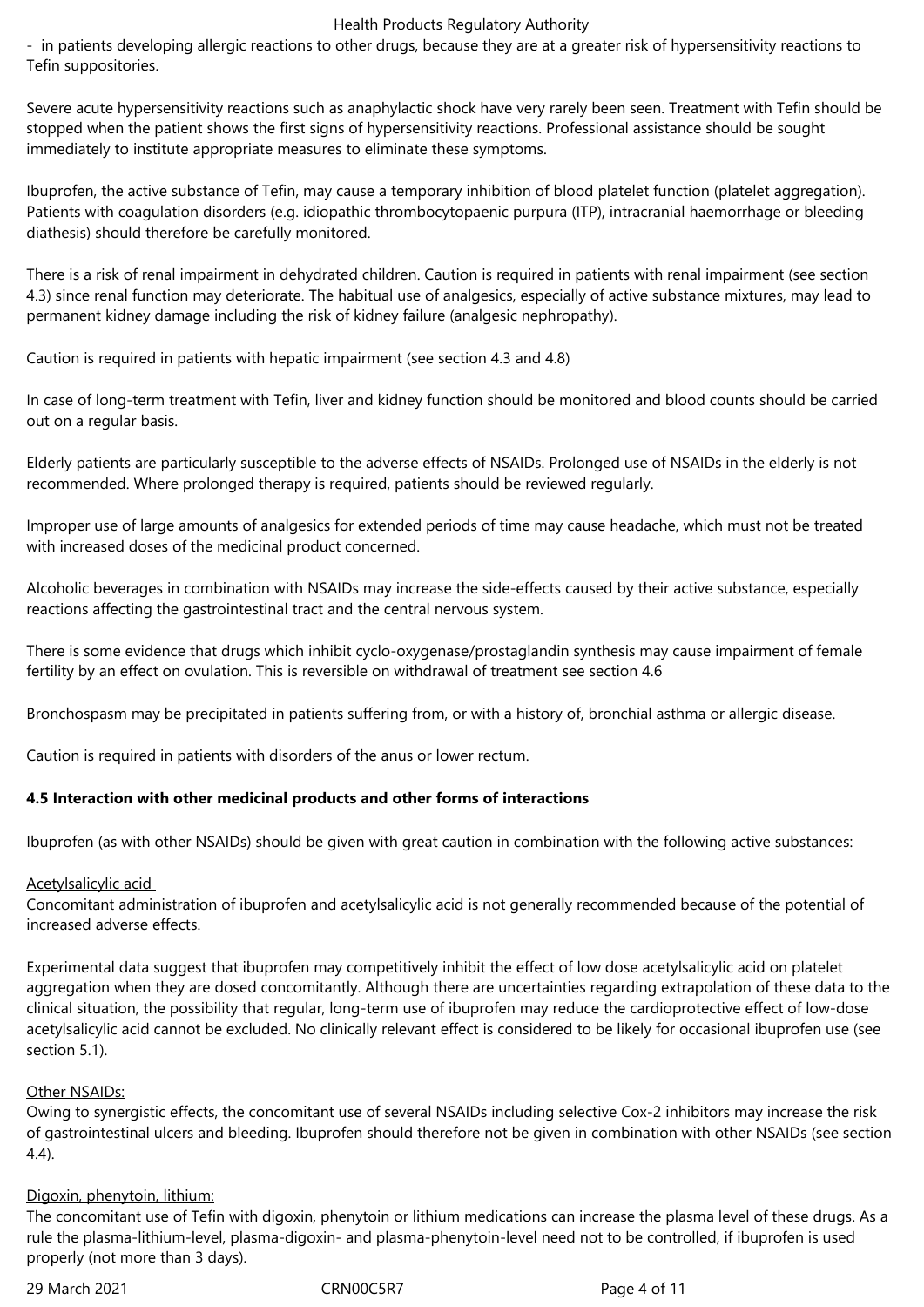## Diuretics, ACE inhibitors, adrenergic beta-antagonists and angiotensin-II inhibitors:

NSAIDs may reduce the effects of diuretics and antihypertensives. In patients with impaired renal function (e. g. dehydrated or elderly patients), the concomitant use of ACE inhibitors, adrenergic beta-antagonists or angiotensin-II inhibitors with drugs inhibiting cyclooxygenase may cause renal function to get worse and acute renal failure may ensue. This reaction is usually reversible. Such drug combinations should therefore be used with caution, especially in the elderly patients. Patients should be adequately hydrated before treatment with Tefin is initiated and adequate hydration maintained during treatment. Regular renal function tests after the start of treatment should be considered. The concurrent use of Tefin and potassium-sparing diuretics may lead to hyperkalaemia.

## Glucocorticoids:

Increased risk of gastrointestinal ulcers and bleeding (see section 4.4).

Platelet aggregation inhibitors like acetylsalicylic acid, dipyridamole, clopidogrel and selective serotonin uptake inhibitors: Increased risk of gastrointestinal bleeding (see section 4.4)

## Methotrexate:

The treatment of Tefin within 24 hours before or after the use of methotrexate may increase the concentration of methotrexate and its toxic action.

## Ciclosporin:

The risk of damage to the kidneys by ciclosporin is increased by the concomitant use of NSAIDs. This effect cannot be ruled out for combinations of ciclosporin with ibuprofen.

## Anticoagulant agents:

NSAIDs may increase the action of anticoagulants like warfarin and heparin (see section 4.4). It is considered unsafe to take NSAIDs in combination with warfarin or heparin unless under direct medical supervision.

## Sulphonylureas:

Clinical studies have revealed that NSAIDs interact with oral antidiabetics (sulphonylureas). Although interactions between ibuprofen and sulphonylureas have not been reported, monitoring blood glucose levels is advised in patients receiving these drugs concomitantly.

## Tacrolimus:

Concurrent use of tacrolimus and ibuprofen increases the risk of renal toxicity.

## Zidovudine:

There is some evidence to suggest that this active substance increases the risk of haemarthrosis or haematoma in HIV- positive haemophiliacs, who concomitantly receive zidovudine and ibuprofen.

## Probenicid and sulphinpyrazone:

Products containing probenecid or sulphinpyrazone may delay the metabolism and excretion of ibuprofen.

Aminoglycosides: Reduction in renal function may occur in susceptible individuals with decreased elimination of aminoglycoside and increased plasma concentrations.

Mifepristone: NSAIDs should not be used for 8-12 days after mifepristone administration as NSAIDs can reduce the effect of mifepristone.

Quinolone antibiotics: Animal data indicate that NSAIDs can increase the risk of convulsions associated with quinolone antibiotics. Patients taking NSAIDs and quinolones may have an increased risk of developing convulsions.

## **4.6 Fertility, pregnancy and lactation**

## **Pregnancy**

Inhibition of prostaglandin synthesis may adversely affect the pregnancy and/or the embryo/foetal development. Data from epidemiological studies raise concern about an increased risk of miscarriage and of malformations after use of prostaglandin synthesis inhibitors in early pregnancy. The risk is believed to increase with dose and duration of therapy.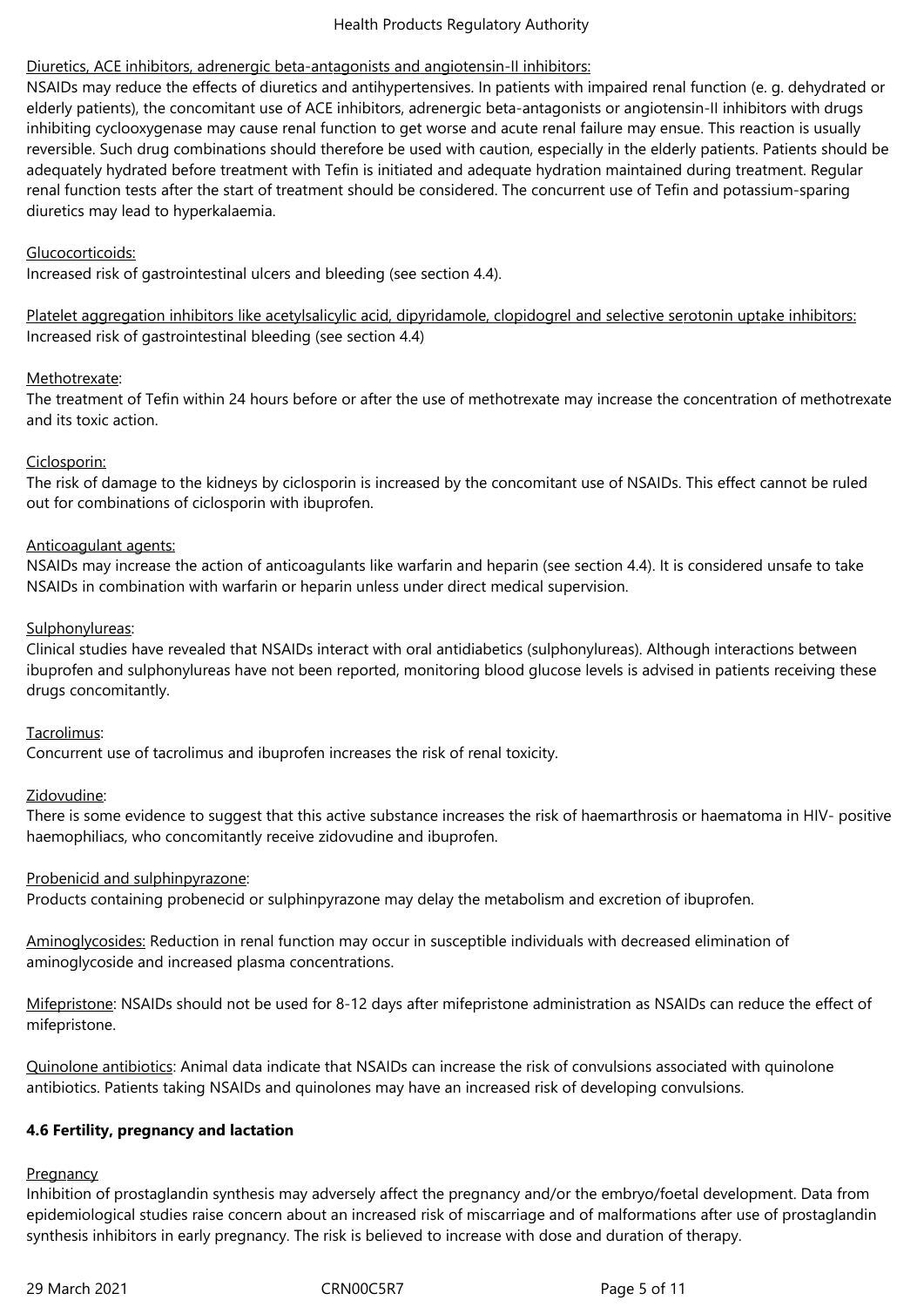Animal studies have shown that the use of prostaglandin inhibitors leads to increased loss before and after implantation and to embryofoetal lethality. Furthermore, an increased incidence of various malformations, including cardiovascular malformations has been observed in animals receiving a prostaglandin inhibitor during organogenesis.

During the first and second trimester of pregnancy, ibuprofen should not be given unless clearly necessary. If ibuprofen is used by a woman attempting to conceive, or during the first and second trimester of pregnancy, the dose should be kept as low and duration of treatment as short as possible.

During the third trimester of pregnancy, all prostaglandin synthesis inhibitors may expose;

the foetus to:

- cardiopulmonary toxicity (with premature closure of the ductus arteriosus and pulmonary hypertension);
- renal dysfunction, which may progress to renal failure with oligo-hydroamniosis;

the mother and the child, at the end of pregnancy, to:

- possible prolongation of bleeding time, an anti-aggregating effect which may occur even at very low doses;
- inhibition of uterine contractions resulting in delayed or prolonged labour.

the mother to:

increased formation of oedema

Consequently, ibuprofen is contraindicated during the third trimester of pregnancy.

## Breast-feeding

Ibuprofen and its metabolites are excreted in human breast milk only in very small amounts. Since deleterious effects on the infant have not been observed, lactation need not usually be stopped, as long as the medicinal product is given for a short period of time.

## Fertility

There is some evidence that active substances which inhibit cyclooxygenase / prostaglandin synthesis may cause impairment of female fertility by an effect on ovulation. This is reversible on withdrawal of treatment.

## **4.7 Effects on ability to drive and use machines**

As Tefin suppositories given in high doses may cause central nervous system-related side-effects such as fatigue and dizziness, the patient's reaction can be modified and his ability to drive a car or operate machinery can be impaired.This is especially true when alcoholic beverages are taken simultaneously.

## **4.8 Undesirable effects**

Undesirable effects are presented according to the following incidence: Very common (> 1/10) Common (> 1/100 to < 1/10) Uncommon (> 1/1,000 to < 1/100) Rare (> 1/10,000 to < 1/1,000) Very rare (< 1/10,000) Not known (Incidence cannot be estimated from the available data)

The following list of undesirable effects contains all known side-effects observed during treatment with ibuprofen, including those reported by patients suffering from rheumatism and undergoing long-term therapy with large doses of this drug. Incidence rates exceeding very rare reports relate to short-term treatment with daily doses of up to 1,200 milligrams of orally given ibuprofen and not more than 1,800 milligrams administered in the form of suppositories (12 suppositories of Tefin 150 milligrams).

As regards the following undesirable effects, it should be kept in mind that most of them are dose-related and vary considerably among individuals.

29 March 2021 **CRNOOC5R7** Page 6 of 11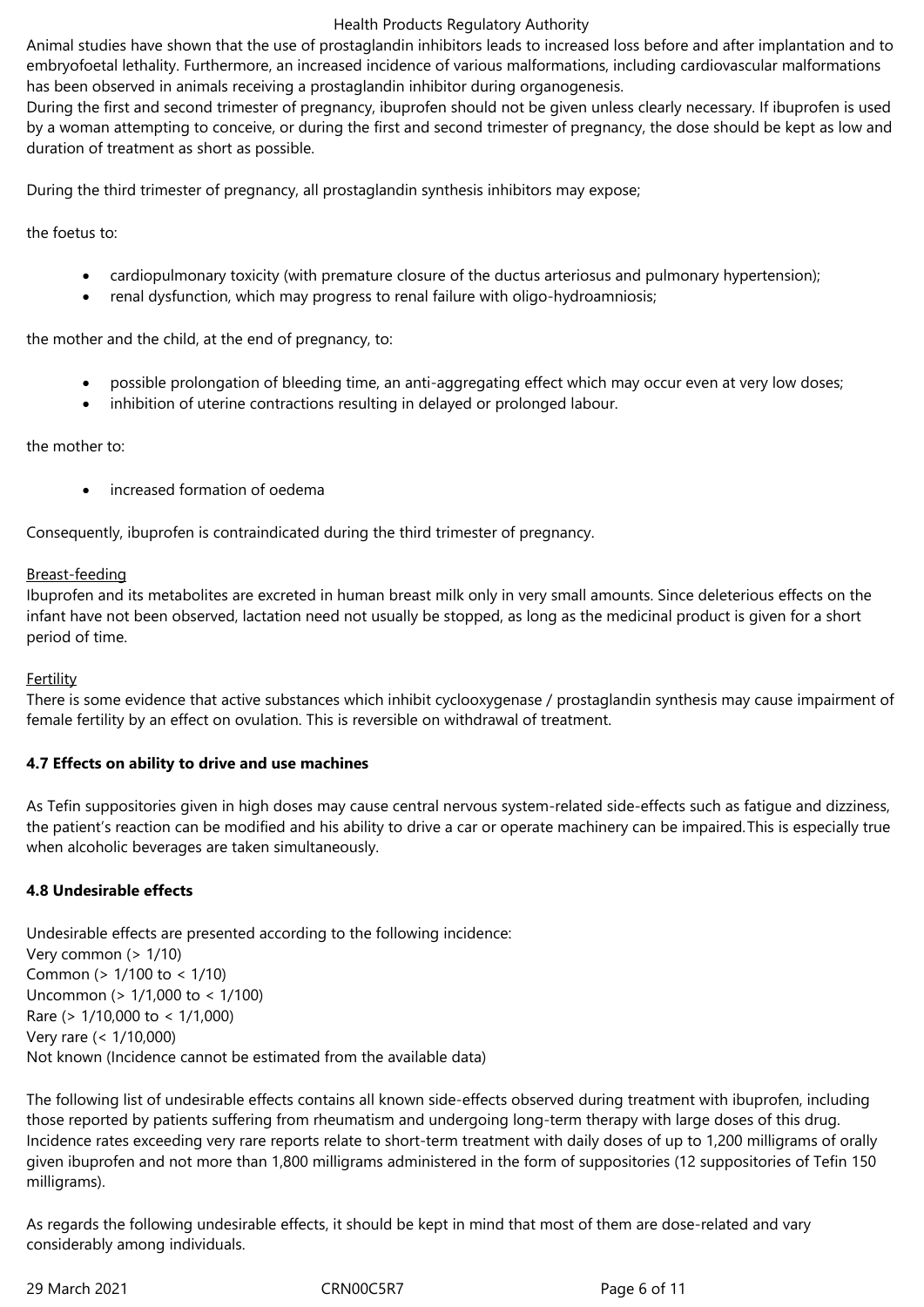The most common side-effects affect the gastrointestinal tract. Peptic ulcer, perforation or bleeding (including fatalities) may occur, especially in the elderly (see section 4.4). Nausea, vomiting, diarrhoea, flatulence, constipation, digestive complaints, abdominal pain, melaena, haematemesis, ulcerative stomatitis, aggravation of colitis and Crohn's disease (see section 4.4) have been reported in connection with the use of ibuprofen. Gastritis was observed less frequently. In particular, the risk of bleeding from the gastrointestinal tract depends on the dose range and the duration of treatment.

Oedema, hypertension and heart failure were reported in connection with the use of NSAIDs.

Clinical studies suggest that use of ibuprofen, particularly at a high dose (2400 mg/day) and in long-term treatment may be associated with a small increased risk of arterial thrombotic events (for example myocardial infarction or stroke) (see section 4.4).

| <b>System Organ Class</b>              | <b>Frequency</b> | <b>Adverse Event</b>                                                                                                                                                                                                                                                                                                                                                              |  |
|----------------------------------------|------------------|-----------------------------------------------------------------------------------------------------------------------------------------------------------------------------------------------------------------------------------------------------------------------------------------------------------------------------------------------------------------------------------|--|
| Cardiac disorders                      | Very rare        | Palpitation, heart failure, heart attack                                                                                                                                                                                                                                                                                                                                          |  |
| Blood and lymphatic system disorders   | Very rare        | Haemopoietic disorders (anaemia, leucopenia,<br>thrombocytopenia, pancytopenia, agranulocytosis). The first<br>signs may be: fever, sore throat, superficial ulcers in the mouth,<br>flu symptoms, lassitude, nasal bleeding and ecchymosis (see<br>note 1 below).                                                                                                                |  |
| Nervous system disorders               | Uncommon         | Nervous system disorders like headache, dizziness, insomnia,<br>agitation, irritability or fatigue.                                                                                                                                                                                                                                                                               |  |
| Eye disorders                          | Uncommon         | Vision disorders.                                                                                                                                                                                                                                                                                                                                                                 |  |
| Ear and labyrinth disorders            | Rare             | Tinnitus.                                                                                                                                                                                                                                                                                                                                                                         |  |
|                                        | Common           | Heartburn, abdominal pain, dyspepsia, nausea, diarrhoea,<br>flatulence, constipation and vomiting, minor blood loss from<br>the gastrointestinal tract, giving rise to anaemia in exceptional<br>cases.<br>The administration of suppositories may cause local irritation,<br>secretion of bloody mucus or painful defaecation.                                                   |  |
| Gastrointestinal disorders             | Uncommon         | Gastrointestinal ulceration, sometimes accompanied by<br>gastrointestinal bleeding (haematemesis, melaena and<br>haematemesis) and perforation (gastrointestinal bleeding is<br>sometimes fatal, especially in the elderly) (see note 2 below).<br>Gastritis. Ulcerative stomatitis, aggravation of ulcerative colitis<br>and Crohn's disease (see section 4.4).                  |  |
|                                        | Very rare        | Oesophagitis, pancreatitis.                                                                                                                                                                                                                                                                                                                                                       |  |
| Renal and urinary disorders            | Very rare        | Development of oedema, especially in patients with arterial<br>hypertension or renal insufficiency, nephrotic syndrome,<br>interstitial nephritis, which can be accompanied by acute renal<br>insufficiency.<br>Damage to the renal tissue (papillary necrosis) and elevated<br>uric acid concentrations in the blood are very rarely<br>encountered.                             |  |
| Skin and subcutaneous tissue disorders | Very rare        | Decreased urea excretion can occur (see note 3 below).<br>Erythema multiforme, purpura. Bullous and exfoliative skin<br>reactions like Stevens-Johnson syndrome and toxic epidermal<br>necrolysis. In exceptional cases, varicella infection may be<br>accompanied by severe skin infections and complications<br>affecting the soft tissues (see "Infections and infestations"). |  |
|                                        | Not known        | Drug reaction with eosinophilia and systemic symptoms (DRESS<br>syndrome), Acute generalised exanthematous pustulosis (AGEP),<br>photosensitivity reactions.                                                                                                                                                                                                                      |  |
| Infections and infestations            | Very rare        | Aggravation of infections (e.g. development of a necrotising<br>fasciitis) having a temporal association with the systemic<br>administration of non-steroidal anti-inflammatory drugs has<br>been reported. This reaction maybe related to the mode of the                                                                                                                        |  |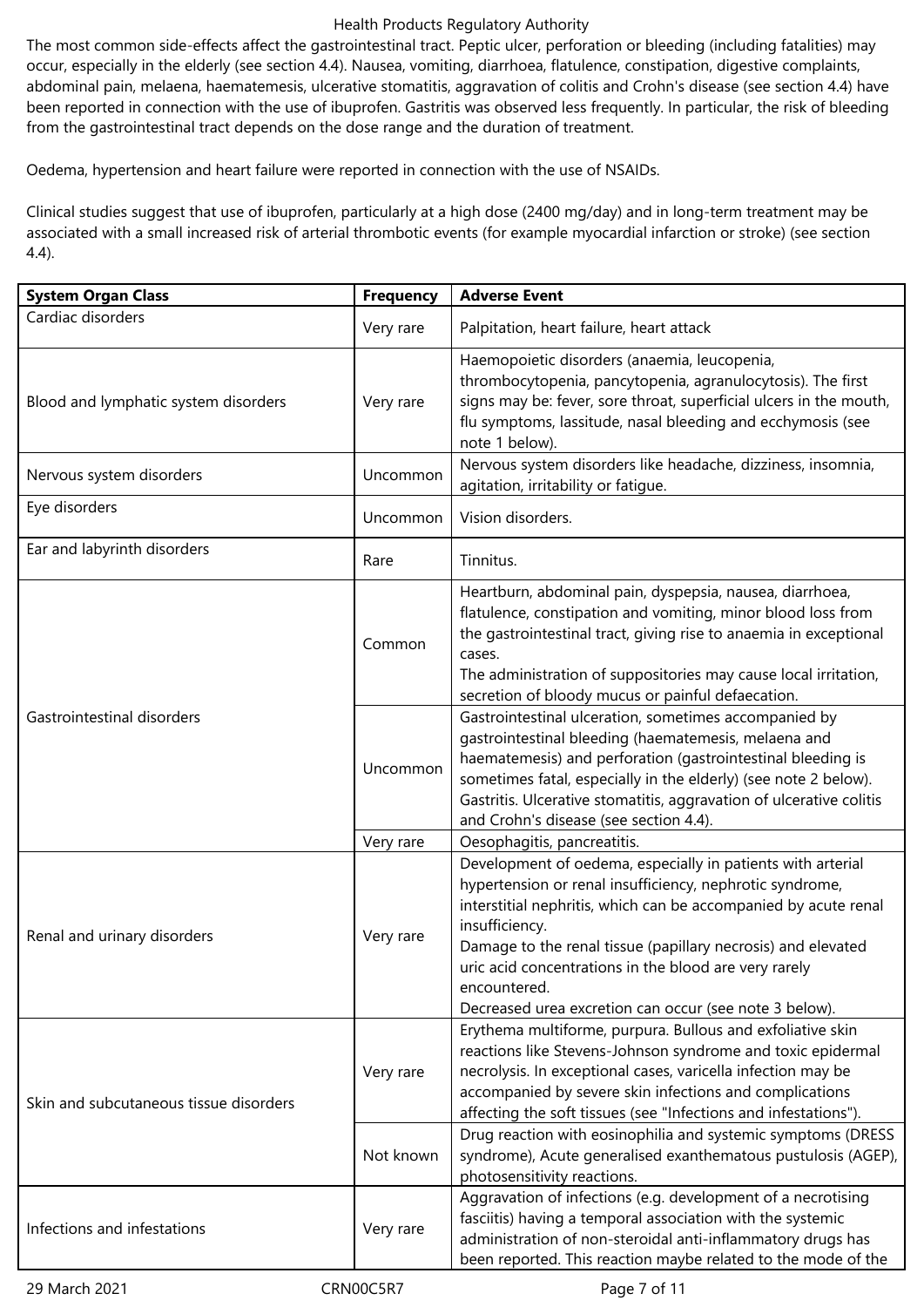|                                                 |            | During treatment with ibuprofen, symptoms of aseptic<br>meningitis with neck stiffness, headache, nausea, vomiting,<br>fever or disorientation have been observed. Patients with a<br>disease of the immune system (systemic lupus erythematosus,                                            |
|-------------------------------------------------|------------|----------------------------------------------------------------------------------------------------------------------------------------------------------------------------------------------------------------------------------------------------------------------------------------------|
| Vascular disorders                              | Very rare  | mixed connective tissue disease) seem to be predisposed.<br>Arterial hypertension.                                                                                                                                                                                                           |
|                                                 | Uncommon   | Hypersensitivity reactions with rash, urticaria, itching and<br>asthmatic attacks (possibly with fall in blood pressure) (see note<br>5 below).                                                                                                                                              |
| Immune system disorders                         | Very rare  | Severe hypersensitivity reactions. These can be manifested as<br>facial oedema, swelling of the tongue, larynx with constriction<br>of the airways, tachycardia, fall in blood pressure including<br>life-threatening shock (anaphylaxis, angioedema or severe<br>shock) (see note 6 below). |
| Hepatobiliary disorders                         | Very rare  | Impaired liver function, liver damage, especially in patients on<br>long-term treatment, hepatic failure, acute hepatitis, cholestatic<br>jaundice, elevation of liver enzymes.                                                                                                              |
| Psychiatric disorders                           | Very rare: | Psychotic reactions, depression.                                                                                                                                                                                                                                                             |
| Respiratory, thoracic and mediastinal disorders | Very rare  | Respiratory tract reactivity comprising asthma, aggravated<br>asthma, bronchospasm or dyspnoea.                                                                                                                                                                                              |
| Investigations                                  | Very rare  | Haemoglobin decreased, urea renal clearance decreased.                                                                                                                                                                                                                                       |

Notes (see reference numbers in the above table):

- 1. During long-term treatment, blood count should be monitored regularly.
- 2. Patients should be advised to stop treatment and immediately consult the doctor if severe epigastric pain, gastrointestinal bleeding, melaena or haematemesis occur.
- 3. Renal function should be monitored on a regular basis especially during long term treatment.
- 4. Patients should be advised to immediately consult a physician, whenever infections occur or get worse during the treatment with Tefin. In such cases, the use of anti-infectives/antibiotics should be considered.
- 5. If symptoms of hypersensitivity occur, the patient should be advised to discontinue treatment with Tefin and consult the doctor immediately.
- 6. Symptoms of severe hypersensitivity may occur even after the first dose. If these symptoms occur, the patient should be advised to contact emergency services immediately.

# **Reporting of suspected adverse reactions**

Reporting suspected adverse reactions after authorisation of the medicinal product is important. It allows continued monitoring of the benefit/risk balance of the medicinal product. Healthcare professionals are asked to report any suspected adverse reactions via HPRA Pharmacovigilance, Earlsfort Terrace, Dublin D02 XP77, Ireland; Tel: +353 1 6764971; Fax: +353 1 6762517. Website: www.hpra.ie; E-mail: medsafety@hpra.ie.

## **4.9 Overdose**

A dose in excess o[f 200mg/kg c](http://www.hpra.ie/)arries a [risk of causing toxic](mailto:medsafety@hpra.ie)ity.

a) Symptoms of overdosing:

Overdosing may lead to CNS-related disorders like headache, dizziness, somnolence and unconsciousness (in children also myoclonic spasms) and abdominal pain, diarrhoea, nausea and vomiting. Tinnitus, headache, nystagmus, blurred vision, hypotension and gastrointestinal bleeding are also possible. In more serious poisoning, toxicity is seen in the central nervous system, manifesting as dizziness, drowsiness, loss of consciousness, occasionally excitation and disorientation or coma.

Occasionally patients develop convulsions. In serious poisoning, metabolic acidosis may occur and the prothrombin time/INR may be prolonged, probably due to interference with the actions of circulating clotting factors. Acute renal failure and liver damage may occur. Exacerbation of asthma is possible in asthmatics.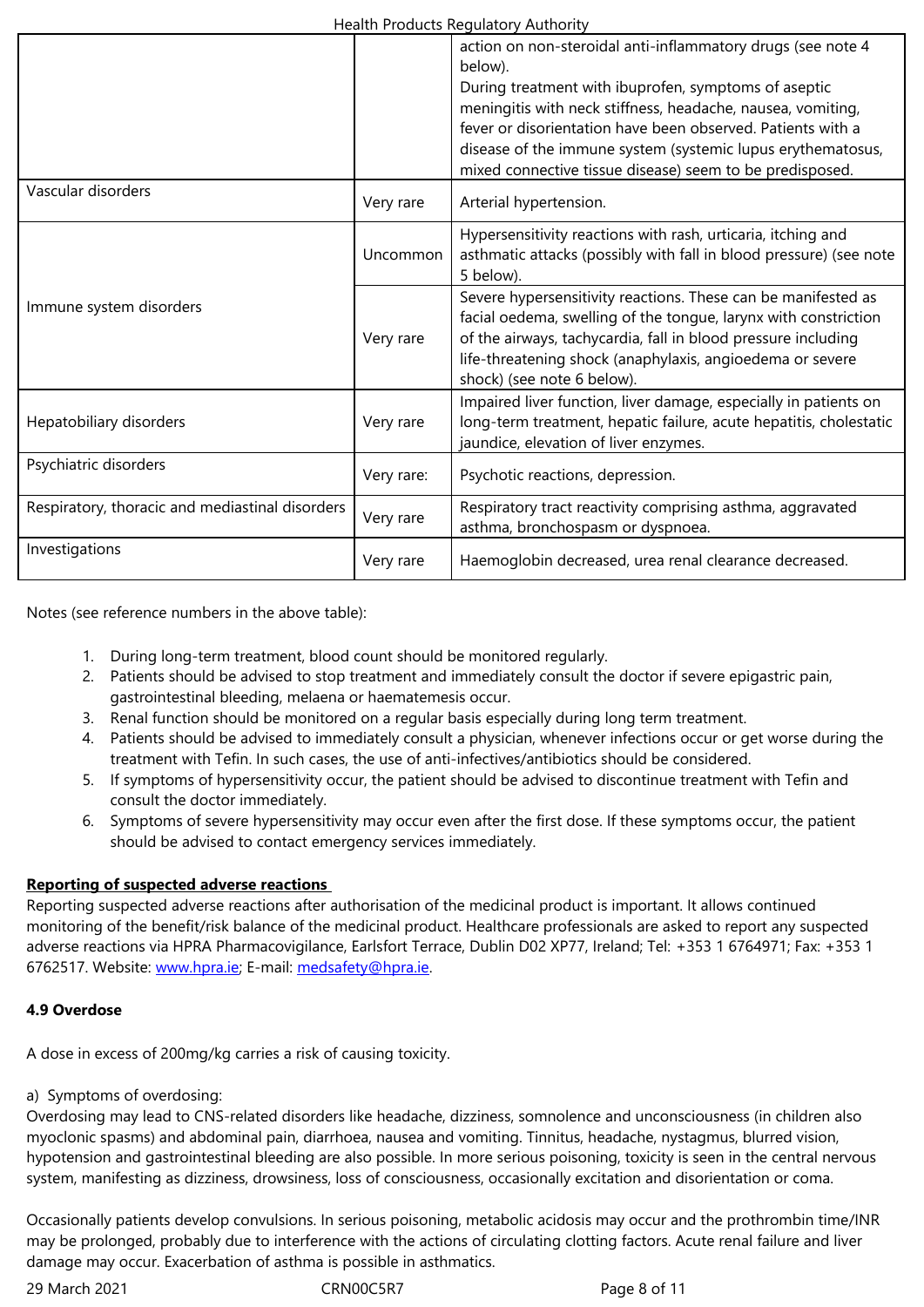#### b) Therapeutic measures in case of overdose:

There is no specific antidote. Patients should be treated symptomatically as required. Use supportive care where appropriate. Management should include the maintenance of a clear airway and monitoring of cardiac and vital signs until stable. If frequent or prolonged, convulsions should be treated with intravenous diazepam or lorazepam, give bronchodilators for asthma.

## **5 PHARMACOLOGICAL PROPERTIES**

#### **5.1 Pharmacodynamic properties**

Pharmacotherapeutic group: nonsteroidal anti-inflammatory and analgesic drugs. ATC Code: M01AE01.

Ibuprofen is a nonsteroidal anti-inflammatory and analgesic active substance. In the commonly used animal models, its effect was shown to be due to the inhibition of prostaglandin synthesis. In humans, the active substance alleviates pain, swelling and fever caused by inflammation. Furthermore, ibuprofen inhibits theADP and collagen-induced platelet aggregation.

Experimental data suggest that ibuprofen may competitively inhibit the effect of low dose acetylsalicylic acid on platelet aggregation when they are dosed concomitantly. Some pharmacodynamic studies show that when single doses of ibuprofen 400 mg were taken within 8 h before or within 30 min after immediate release acetylsalicylic acid dosing (81 mg), a decreased effect of acetylsalicylic acid on the formation of thromboxane or platelet aggregation occurred. Although there are uncertainties regarding extrapolation of these data to the clinical situation, the possibility that regular, long-term use of ibuprofen may reduce the cardioprotective effect of low-dose acetylsalicylic acid cannot be excluded. No clinically relevant effect is considered to be likely for occasional ibuprofen use (see section 4.5).

#### **5.2 Pharmacokinetic properties**

Orally given ibuprofen is partly absorbed in the stomach and completely absorbed from the small intestine. Following rectal administration, the active substance is almost completely absorbed, reaching plasma concentrations similar to those seen after oral ingestion. Peak plasma levels occur in one to two hours after oral administration. Ibuprofen is bound to plasma proteins to the extent of 99 per cent.

After metabolization in the liver (hydroxylation, carboxylation), the pharmacologically inactive metabolites are completely excreted, mainly through the kidneys (90 per cent) and partly in the bile. The elimination half-life is about two hours.

The following results were achieved in a bioavailability study performed in 2004 in 28 healthy volunteers, in comparison with a reference standard:

|                                                                                                                            | <b>Test preparation Tefin 150 milligram</b><br>suppositories (ibuprofen) | <b>Reference</b><br>standard<br>Ibuprofen<br>suspension<br>150<br>milligram<br>(oral) |
|----------------------------------------------------------------------------------------------------------------------------|--------------------------------------------------------------------------|---------------------------------------------------------------------------------------|
| Peak plasma concentration (Cmax, µg/ml):                                                                                   | $12.8 \pm 2.6$                                                           | $16.6 \pm 3.1$                                                                        |
| Time of peak plasma concentration (tmax, hr): Area under the<br>plasma concentration-time curve (AUC, µg/ml*hr):           | $1.443 \pm 0.455$                                                        | 1.285 $\pm$<br>0.635                                                                  |
|                                                                                                                            | $53.94 \pm 14.85$                                                        | 56.25 $\pm$<br>12.68                                                                  |
| <b>These values are expressed (AUC<sub>0-inf</sub>)</b> is 95.50 % in relation to the oral suspension (reference standard) |                                                                          |                                                                                       |
| Average course of plasma concentrations in comparison with a reference standard in a concentration-time<br>diagram:        |                                                                          |                                                                                       |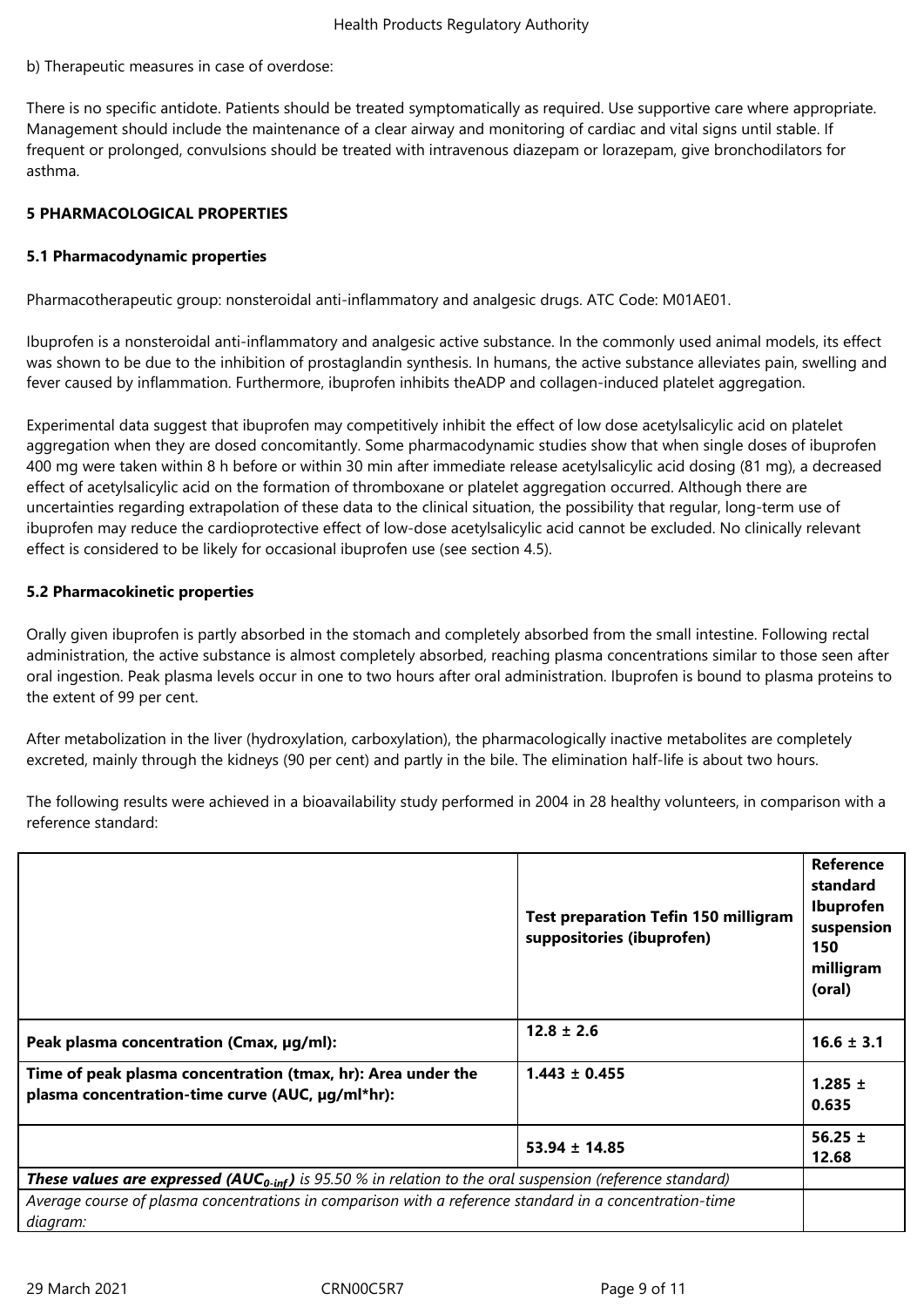

#### **5.3 Preclinical safety data**

The subchronic and chronic toxicity of ibuprofen in animal experiments showed up mainly in form of lesions and ulcerations in the gastro-intestinal tract. In vitro and in vivo studies gave no clinically relevant evidence of a mutagenic potential of ibuprofen. In studies in rats and mice no evidence of carcinogenic effects of ibuprofen was found.

Ibuprofen inhibited ovulation in rabbits and impaired implantation in different animal species (rabbit, rat, and mouse). Reproductive toxicity studies conducted in rats and rabbits have demonstrated that ibuprofen passes the placenta; for maternally toxic doses, an increased incidence of malformations (e.g. ventricular septal defects) was observed.

#### **6 PHARMACEUTICAL PARTICULARS**

#### **6.1 List of excipients**

Hard fat

## **6.2 Incompatibilities**

Not applicable.

## **6.3 Shelf life**

5 years

## **6.4 Special precautions for storage**

Do not store above 25 °C.

## **6.5 Nature and contents of container**

Blister strips of aluminium/polyethylene containing five suppositories. Pack sizes of 10 suppositories and hospital-only 100 pack sizes (10 x 10)

Not all pack sizes may be marketed.

## **6.6 Special precautions for disposal**

No special requirements.

29 March 2021 CRN00C5R7 Page 10 of 11 Any unused medicinal product or waste material should be disposed of in accordance with local requirements.